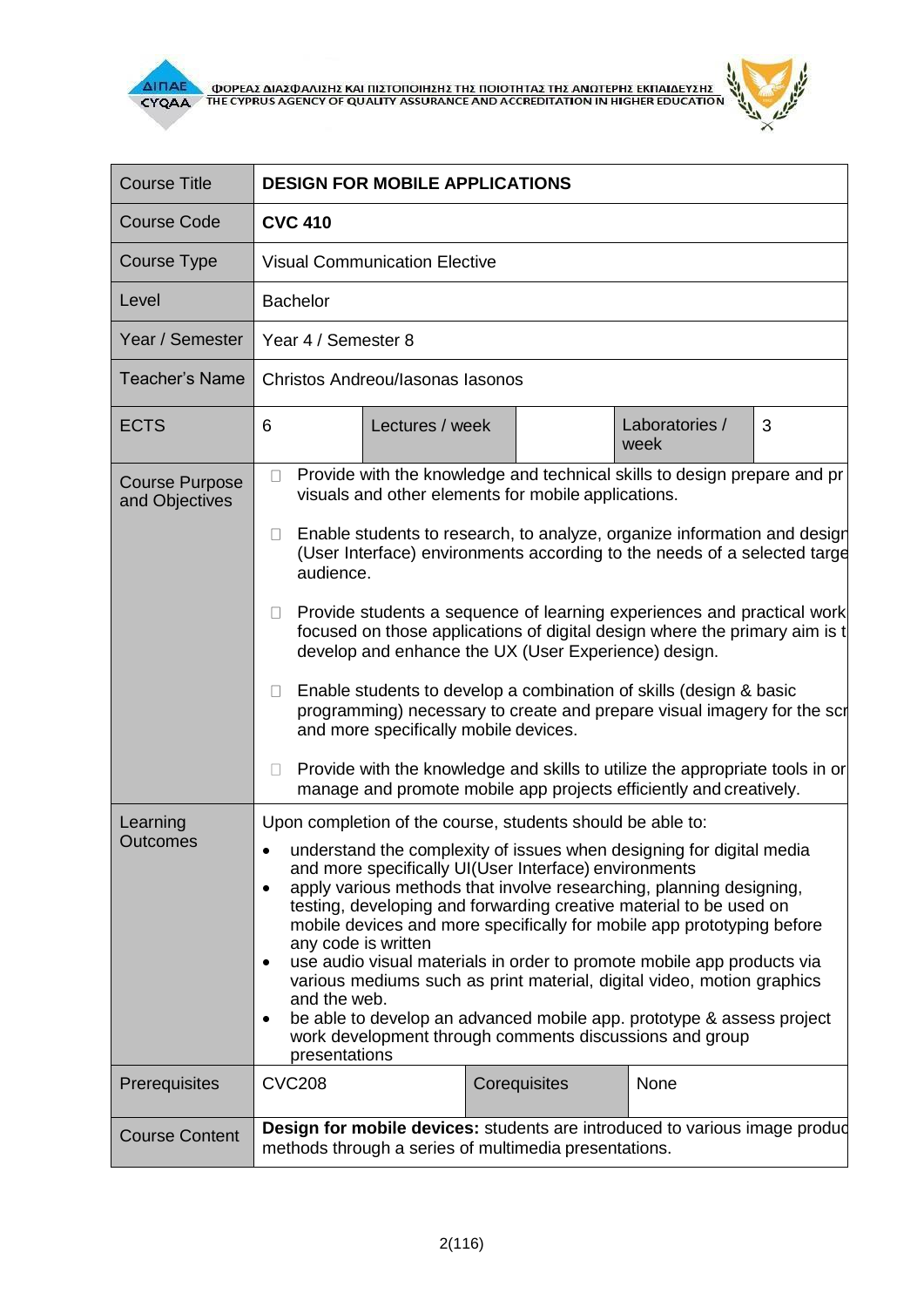

**AITIAE A OOPEAE AIAE DANIEHE KAI TIIETOTOIHEHE THE TOIOTHTAE THE ANOTEPHE EKTIAIAEYEHE** 

 $\mathbf{z}$ 

|              | Planning & Storyboarding for Interactive applications & Mobile Devices                                                                                                                                                                                                                                                                                                                                                                      |
|--------------|---------------------------------------------------------------------------------------------------------------------------------------------------------------------------------------------------------------------------------------------------------------------------------------------------------------------------------------------------------------------------------------------------------------------------------------------|
|              | Format selection: students get familiarised with various screen sizes, mobile<br>interfaces and their individual properties.                                                                                                                                                                                                                                                                                                                |
|              | <b>Production techniques:</b> students explore production methods in various<br>forms of visual practice and learn how to develop, produce or transform<br>media for screen based applications                                                                                                                                                                                                                                              |
| Teaching     | Designing & Organising material for Mobile app                                                                                                                                                                                                                                                                                                                                                                                              |
| Methodology  | Lectures, demonstrations and screenings together with detailed critical and<br>technical analysis at each stage of the creative process, engaging the<br>students in the practice of organising, developing and creating imagery for<br>mobile devices. Students are encouraged to research under the guidance of<br>their tutor, aiming towards independent learning/knowhow, focusing to<br>prepare the students for real life scenarios. |
|              | Student centered practical work, personal research, realisation and<br>manipulation in project work. Visual research and reading/viewing list.<br>Online examples & slide/video screenings.                                                                                                                                                                                                                                                 |
|              | Illustrated lectures, visual presentations, practical workshops,                                                                                                                                                                                                                                                                                                                                                                            |
|              | Illustrated lectures & workshops with emphasis on mobile app prototyping.<br>Analysing visual examples through discussion and demonstrations in which<br>the information imparted is put into practice.                                                                                                                                                                                                                                     |
|              | Screenings are used in order of analysing found material and understanding<br>how they were created and produced as part of the learning process. These<br>processes aim at helping students develop technical skills and personal<br>aesthetics.                                                                                                                                                                                           |
|              | Practical workshops introduce methodologies of effective use of various<br>mobile prototyping tools(builders) and plug-ins. Through in-class practical<br>design workshops and their research analysis, students are encouraged to<br>experiment and expand their creative vision within the technical boundaries<br>of the medium.                                                                                                         |
|              | <b>Evaluation &amp; Skills</b>                                                                                                                                                                                                                                                                                                                                                                                                              |
|              | Development and production of given project week by week as a method of<br>practicing techniques and gaining skills. Group critiques provide<br>opportunities for students to share specific opinions, information and skills<br>as well as discussing and evaluating the outcomes of project work and<br>assignments.                                                                                                                      |
| Bibliography | <b>Bibliographical References:</b>                                                                                                                                                                                                                                                                                                                                                                                                          |
|              | Bowers M, Pro CSS and HTML Design Patterns, O'Reilly<br>1.                                                                                                                                                                                                                                                                                                                                                                                  |
|              | 2.<br>Data Flow: Visualising Information in Graphic Design by R. Klanten,<br>N. Bourquin, 9 Sep 2008                                                                                                                                                                                                                                                                                                                                        |
|              | Data Flow: v. 2: Visualizing Information in Graphic Design) Edited by<br>3.<br>Robert Klanten, Edited by N. Bourquin, Edited by S. Ehmann,<br>September, 2010                                                                                                                                                                                                                                                                               |